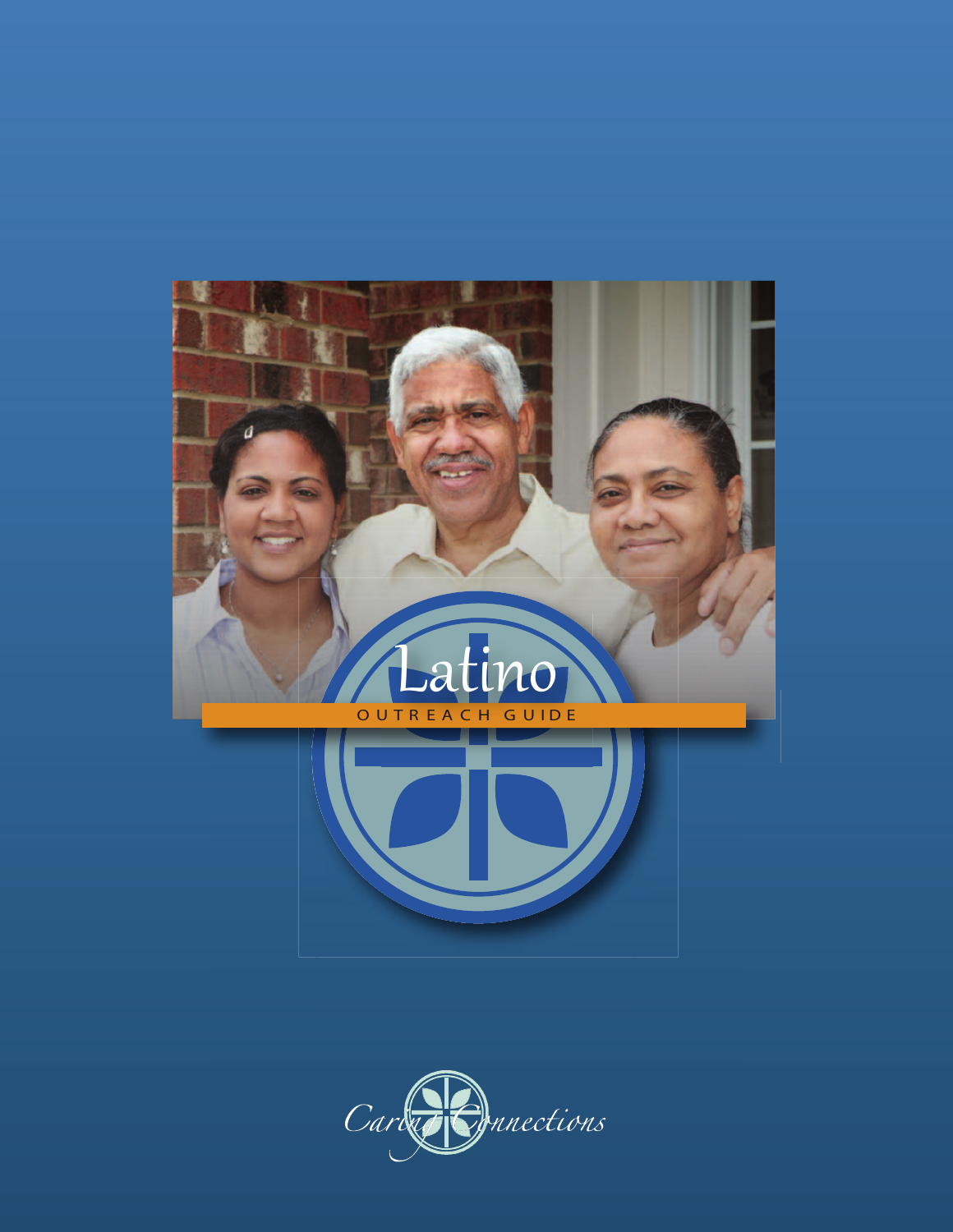

As the number of Latinos living in the United States continues to increase, it is vitally important for hospices and end-of-life coalitions to expand outreach efforts to ensure Latinos receive quality end-of-life care. This abbreviated version of the larger NHPCO's Caring Connections Latino Outreach Guide provides you with the basics you need to get started with your outreach efforts today!

The content is brief; telling you exactly what you need to know and where to look for more detailed information and resources. Included in this guide are the findings of the Caring Connections Latino focus groups; tips for building partnerships with the Latino Community; outreach strategies and activities to engage the Latino community and a comprehensive list of resources.

While the Latino community in this country is composed of many different cultures and nations, most Latinos in the United States have Mexican roots. We have emphasized Mexican culture and heritage in these materials, while recognizing that there will be variations in communities. As with all successful outreach efforts, the characteristics of the community or region should always be taken into account.

# Caring Connections Latino Focus Groups **\_\_\_\_\_\_\_\_\_\_\_\_\_\_\_\_\_\_\_\_\_\_\_\_\_\_\_\_\_\_\_\_\_\_\_\_\_\_\_\_\_\_\_\_\_\_\_\_\_\_\_\_\_\_\_\_\_\_\_\_\_\_\_\_\_\_\_\_\_\_\_\_\_\_\_\_\_\_\_\_\_\_\_\_\_\_\_\_\_\_\_\_\_\_\_\_\_\_\_\_**

In May of 2006, Lake Research Partners (LRP) conducted four focus groups with Latinos for Caring Connections. The focus groups were conducted with middle-aged Latinos who had not lost a loved-one in the recent past and had never had a life-threatening illness or injury. The following are some preliminary recommendations from the focus groups conducted in May 2006.

# **Advance Care Planning**

Latinos, more than other Americans, are more likely to have planned for what will happen after death. They may have made funeral plans, purchased life insurance, or written a will. Participants discussed the importance for family members to come to consensus about the care of loved ones. A majority of focus group participants said they personally would not want to be kept alive on life support, but are more divided about withholding life support from a loved one.

# **End-of-Life Caregiving**

For many Latinos the term"caregiver" implies a professional role such as that of a nurse or home health aide. Family caregivers may not identify themselves as such since caring for family members at home is part of their culture and tradition.

## **Hospice**

It is important to emphasize to Latinos the importance of family in hospice care. Some Latinos have not heard of hospice, and many who have do not know much about it. Some equate hospice with nursing homes. Nursing homes have negative connotations in Latino families because they go against the cultural tradition of the family providing care for the sick and elderly.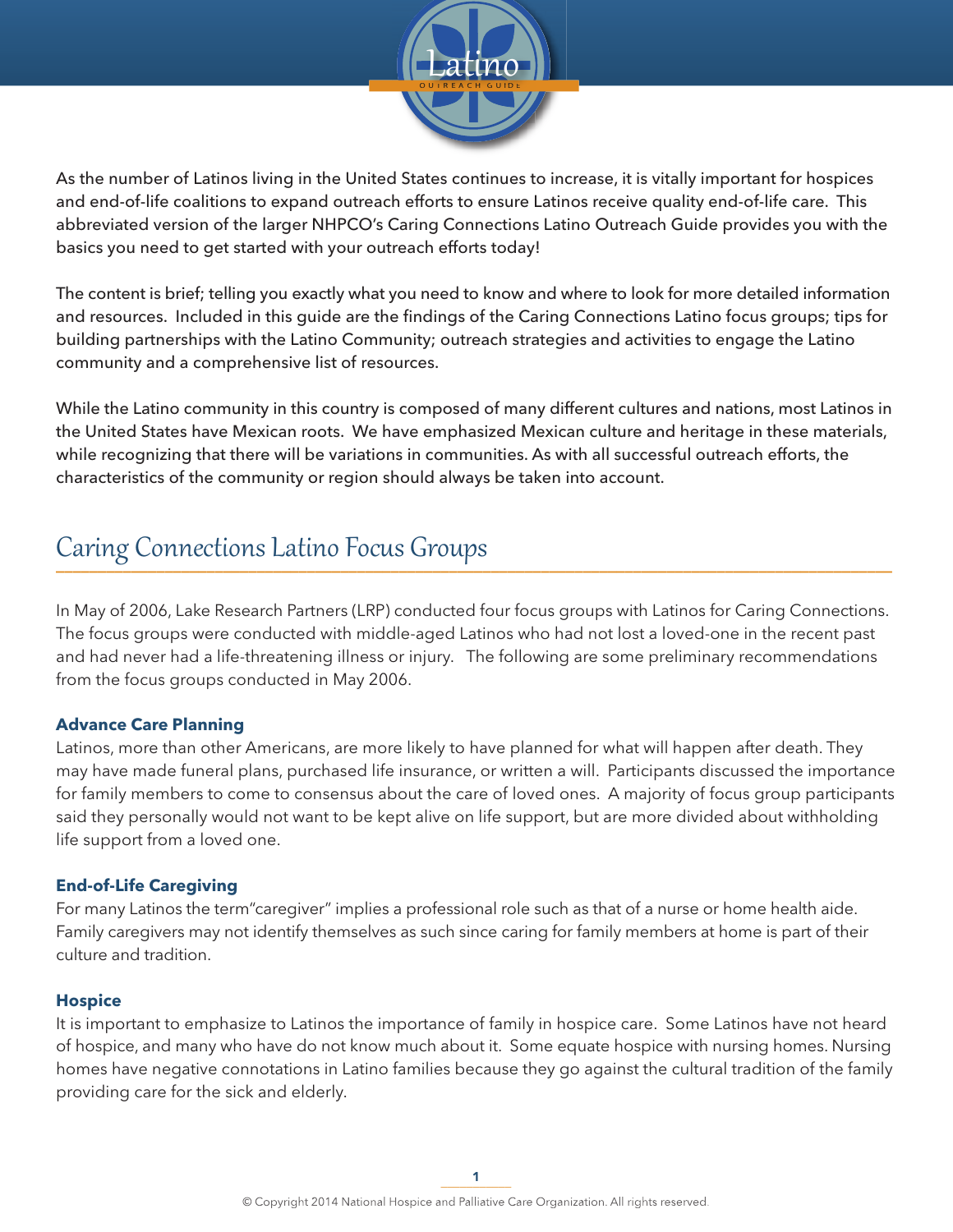

# Tips for Building Partnerships with the Latino Community **\_\_\_\_\_\_\_\_\_\_\_\_\_\_\_\_\_\_\_\_\_\_\_\_\_\_\_\_\_\_\_\_\_\_\_\_\_\_\_\_\_\_\_\_\_\_\_\_\_\_\_\_\_\_\_\_\_\_\_\_\_\_\_\_\_\_\_\_\_\_\_\_\_\_\_\_\_\_\_\_\_\_\_\_\_\_\_\_\_\_\_\_\_\_\_\_\_\_\_\_**

# **Building Trust**

Building trust needs to be your main goal in building partnerships. Below are suggestions that can help your organization or coalition to build trust with the Latino Community.

# **Recruit a Liaison to the Community**

Focus on connecting with a bilingual, bi-cultural person and on his or her qualities and skills, such as his or her ease of working with people, rather than only on traditional qualifications, such as education level. Be sure the person you select is respected and connected to the local, Latino community.

## **Get Feedback**

Seek input from your local Latino community and interview families who have received hospice services and learn about their experiences. It is essential for the members of your Latino community to describe their experiences with hospice and voice their desires and concerns.

## **Establish Clear Goals**

Once you have collected feedback from the Latino community, goals should be formulated and clearly stated to serve as a guide for your outreach process. Incorporate your goals into the strategic plan of your organization or coalition. Having the goals in the strategic plan can help to ensure adequate time and attention is given for program development and funding.

## **Create an Advisory Committee**

Create formal relationships with a few key service providers to build bridges to the people who need your services. Form an Advisory Committee composed of community stakeholders who will assist you in the development of culturally competent services. To initiate this process, focus first on a few key service providers who will be most important to your work.

- $\blacklozenge$  Recruit community stakeholders: Invite organizations and influential individuals to join the Advisory Committee after you have initial members in place. Individuals may include clergy, those who work with migrant farm workers, union organizers, and local Latino businesses.
- ◆ Make meetings meaningful: The function of the Advisory Committee includes encouraging and accepting their advice for your outreach, reciprocal learning among committee members and enabling the members to collaborate to better serve the community as whole. It is important to report back to the committee about ways in which their advice and input has been used to shape different aspects of the community out reach your hospice is doing.
- ◆ Stay connected: Email can be a very effective means of communicating and staying connected. Asking advice on the use of a Spanish term, or letting members know that your organization had a successful experience at an outreach event can demonstrate the commitment that you have to using the Advisory Committee and learning from its members.

## **Focus on Relationships, Not Projects**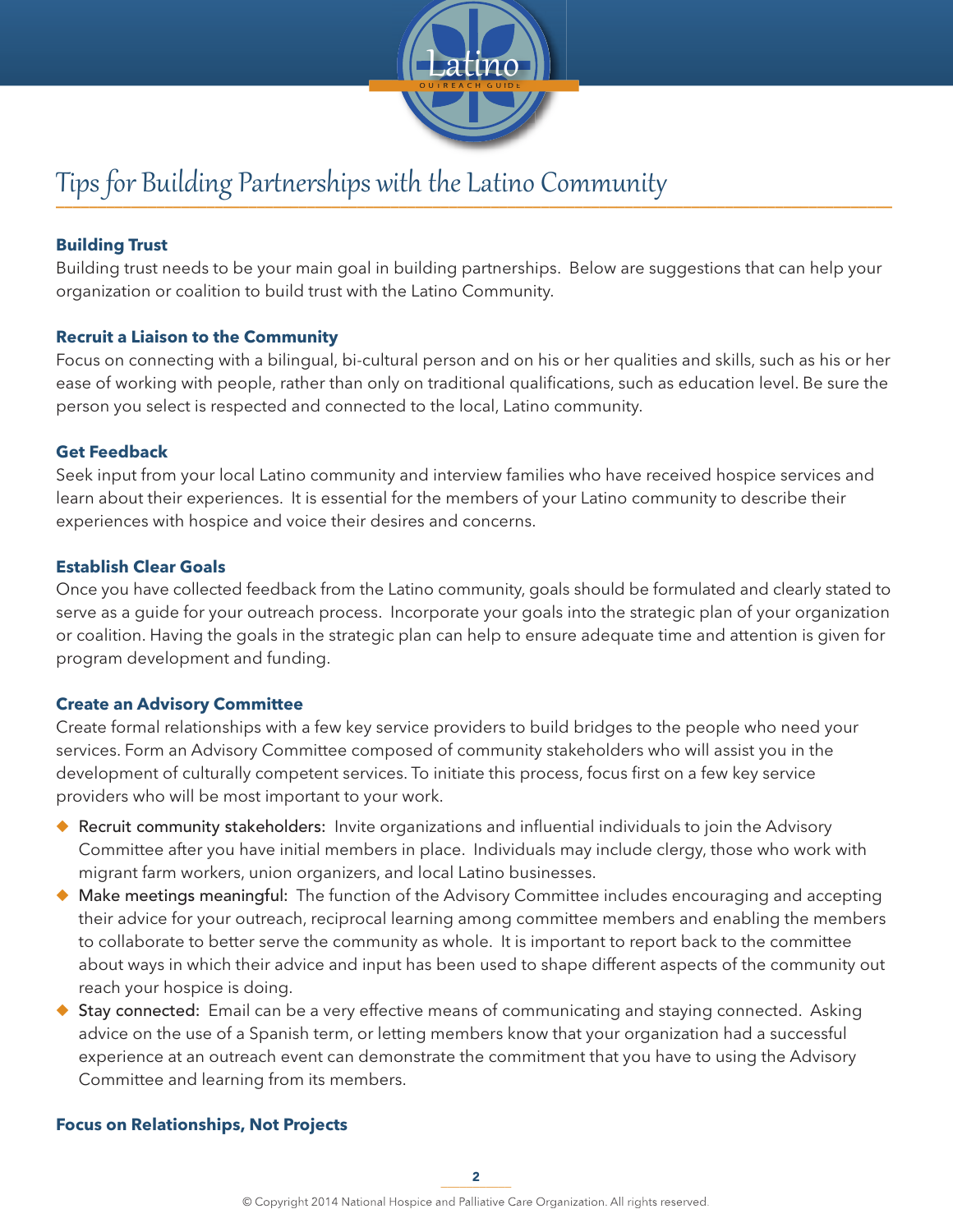

In our goal-oriented society, it is all too easy to focus on project goals. One of the gifts that the Latino culture provides to us is the reminder to focus on relationships. Meaningful relationships always provide the best results. So when you are getting too stressed about your all work-related projects, sit back and enjoy your new friends from a different culture. This is the best guarantee to successfully build partnerships and implement outreach activities with the Latino community.

# Outreach Strategies and Activities to Engage the Latino Community **\_\_\_\_\_\_\_\_\_\_\_\_\_\_\_\_\_\_\_\_\_\_\_\_\_\_\_\_\_\_\_\_\_\_\_\_\_\_\_\_\_\_\_\_\_\_\_\_\_\_\_\_\_\_\_\_\_\_\_\_\_\_\_\_\_\_\_\_\_\_\_\_\_\_\_\_\_\_\_\_\_\_\_\_\_\_\_\_\_\_\_\_\_\_\_\_\_\_\_\_**

The following are examples of outreach strategies and activities that were used by Hospice Caring Project (please see resource section) and others to engage with the Latino community around end-of-life issues.

# **Photonovella (Fotonovela)**

Create a fotonovela to promote hospice, advance care planning or other topics. A fotonovela is a small booklet in picture story form with narration which can be used to carry a message or educational information. A fotonovela uses photos rather than drawings to illustrate a story. In Mexico, the fotonovela is a popular way to convey information about things like social norms and health messages, and is an easy way to communicate with people who have limited literacy skills.

# **English as Second Language (ESL) Classes**

Make connections with local ESL programs. Many students in ESL programs have recently arrived from another country, are a range of ages and have a variety of experiences. Many stories are told during a class and therefore it is a great time to spark a discussion about community resources regarding family caregiving, hospice, and advance care planning and grief support. The presentations are done in English but since students are not yet fluent in English some things are explained in Spanish to ensure that the class completely understands the information.

Students are learning English in order to get jobs, and many have a special interest in healthcare jobs. They will go on to work in radiology, dentistry, hospitals, and skilled nursing facilities. These new healthcare workers often become resources for their families when they need knowledge on health related issues. By speaking to people soon after their arrival in America, you can plant seeds about hospice—educating them about a service available in their new country, and potentially interesting them in working in end-of-life care.

## **Migrant Workers**

Many Latinos in the United States are migrant workers, especially in rural areas. Often migrant workers speak only Spanish and have sub-standard access to health care and education. Usually, you will be able to find local social service programs that have been developed to assist them. By partnering with these established programs you will be associated with a trusted entity and therefore have an easier time educating the workers about end-of-life care.

## **Spanish-language Newspapers and Radio**

Many Latinos receive information about local services through Spanish-language newspapers. Many Spanishlanguage newspapers are not daily papers-they may only be weekly, biweekly or monthly. Contact Latino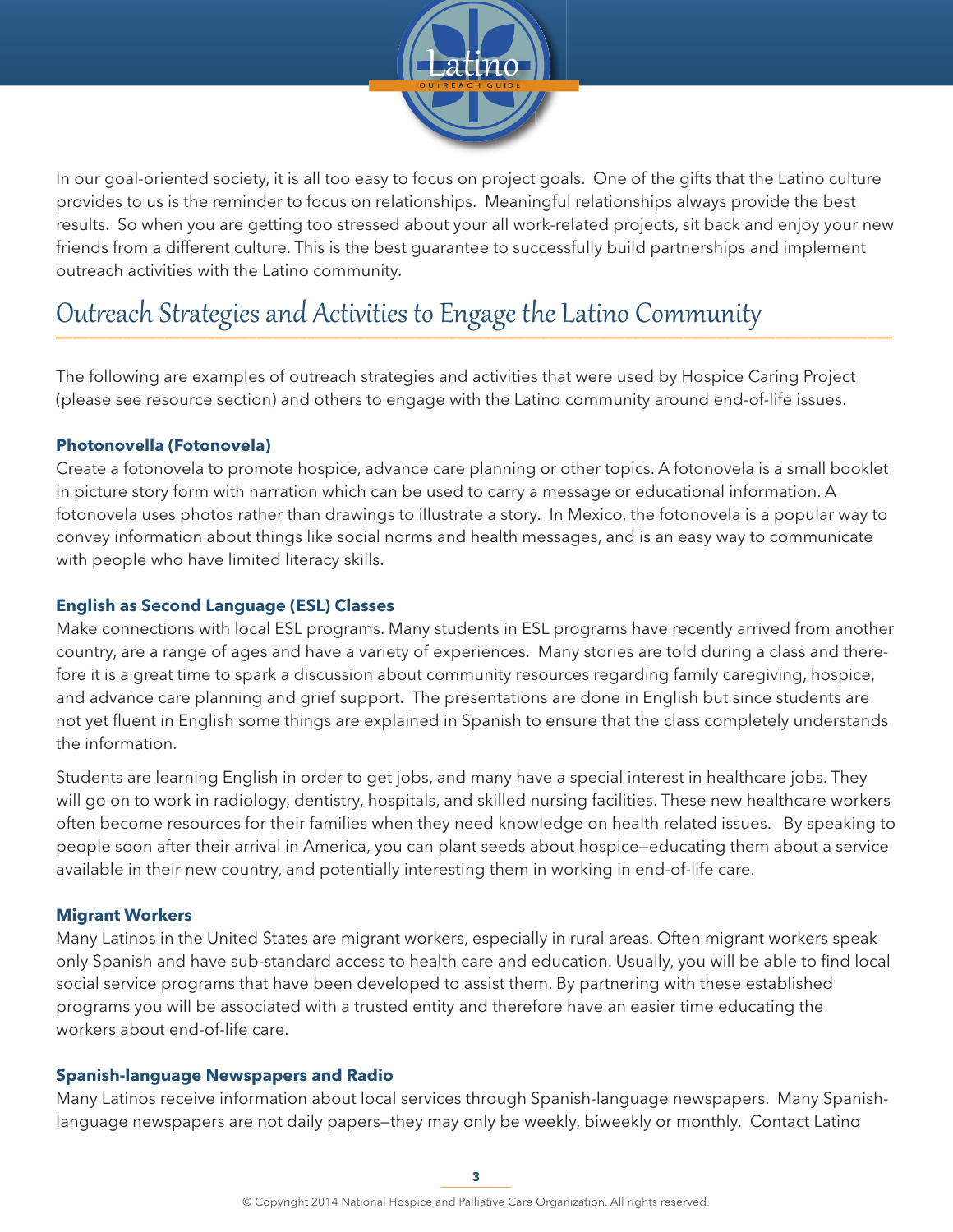

service providers in your area to discover which publications might provide a free or reduced-rate advertisement on end-of-life issues.

Radio is another good way to reach the Spanish-speaking population. Even if your area does not have a regular radio station for Spanish-speakers, you may find that there are one or more low wattage radio stations in your area that are important to the Latino community. A public service announcement could be an excellent way of reaching this audience.

### **Hispanic PR Wire**

Hispanic PR Wire, Inc. (HPRW) is a Miami-based news distribution service reaching U.S. Hispanic media, organizations and opinion leaders nationwide. HPRW features a complete menu of Hispanic media circuits that includes the options of national, state and U.S.-based Pan Regional Latin America distributions. In addition, Hispanic PR Wire offers specialized distribution targeting Latino organizations as well as Hispanic elected officials and opinion leaders.

#### **Local Farmer's Market**

Farmer's markets tend to be popular with many Latinos, especially recent immigrants, because fresh vegetables are very important to them and families generally cook and eat at home. Hospice Caring Project found that the local farmer's market has a booth paid for by the County Health and Human Services that signs up local organizations to provide information. At their booth, Hospice Caring Project displays a photo board they created that illustrates the hospice circle of care with photos of a local family as well as the Latino staff of HCP. Often the HCP booth has as many as 40 direct contacts each time they attend the farmer's market, giving staff the opportunity to answer people's questions and distribute written materials.

#### **Pharmacies**

Pharmacies and drugstores are a good source of health information for many people and many Latinos rely upon their services. Speak with your local pharmacy to see if they would be willing to have Spanish-language materials available on end-of-life issues to distribute.

#### **Health Clinics**

Local health clinics can be another excellent way of reaching the Latino population. Find out which clinics in your area serve the Latino community and ask to distribute Spanish-language information or make a display for their patients.

#### **Funeral Directors**

The Latino focus groups conducted for Caring Connections learned that many younger Latinos make funeral arrangements in advance. Talk to local funeral directors in your area about their experience with the Latino community and see if they have done outreach to the Latino community. You may be able to partner with them to provide other end-of-life information.